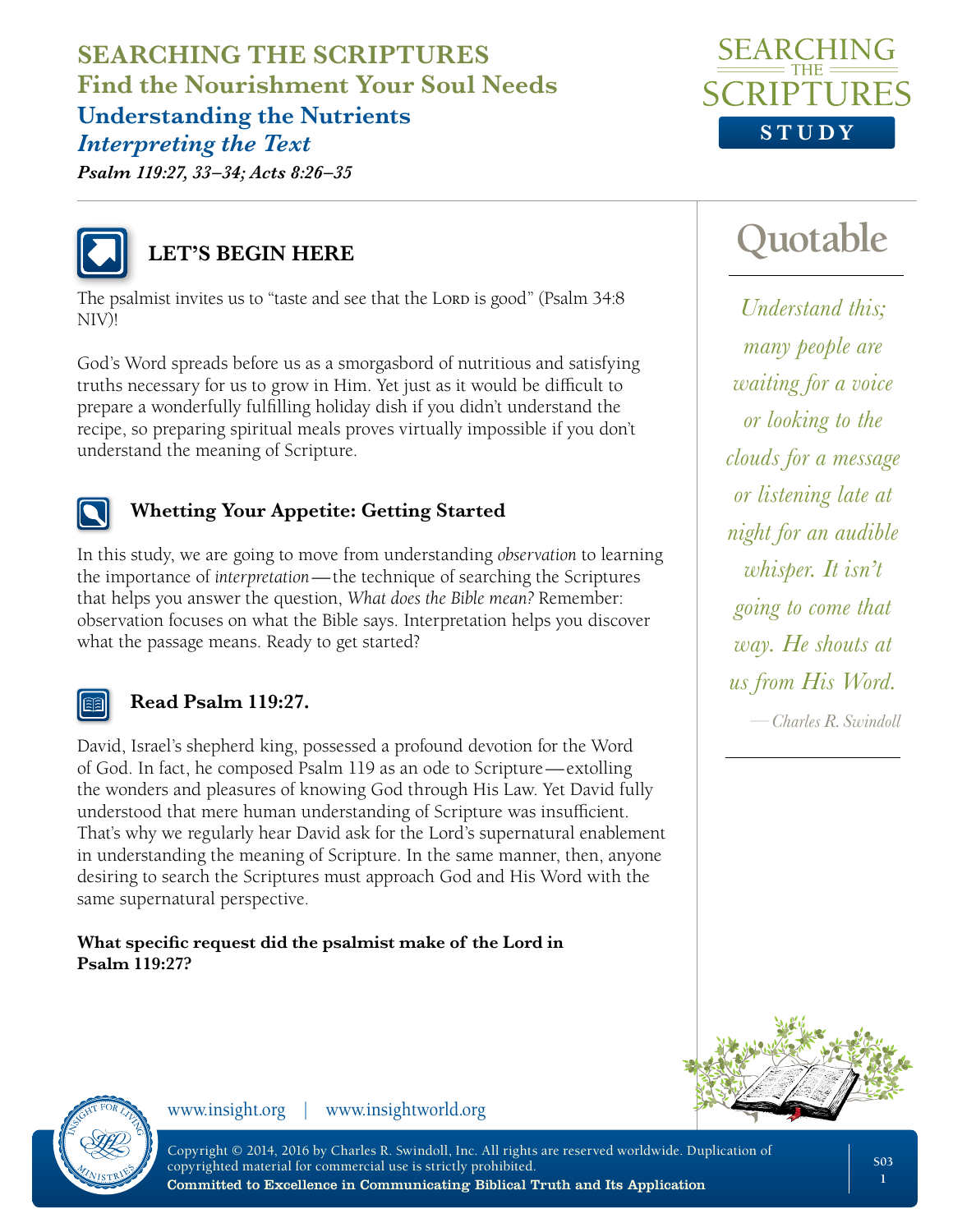

**Why do you feel the psalmist made this request?**

Before you study a passage of Scripture, take a moment to pray this very prayer, asking the Lord to help you understand the *meaning* of His Word.

**Now read Acts 8:26 –35. Before moving forward with interpretation, use the technique of observation that you learned in the last message and make some notes about what you see. How many people are in the story? Who are they? Where are they from? Are there any supernatural elements included?**

**Using a map, either in the back of your Bible (try locating a map titled "Ministry of Jesus") or using an online Bible atlas, locate the city of Jerusalem. Using your finger, first trace upward and find the region of Samaria. Once there, move your finger down to the bottom and a bit to the left to find Gaza. It's right on the coast of the Mediterranean Sea. Would you say that would have been a quick or lengthy trip for Philip? Why?**

**Take a few minutes to reread the conversation Philip had with the Ethiopian traveler. Now using the technique of interpretation, answer the following questions.**

**What was the basis of the conversation? What was the result?**

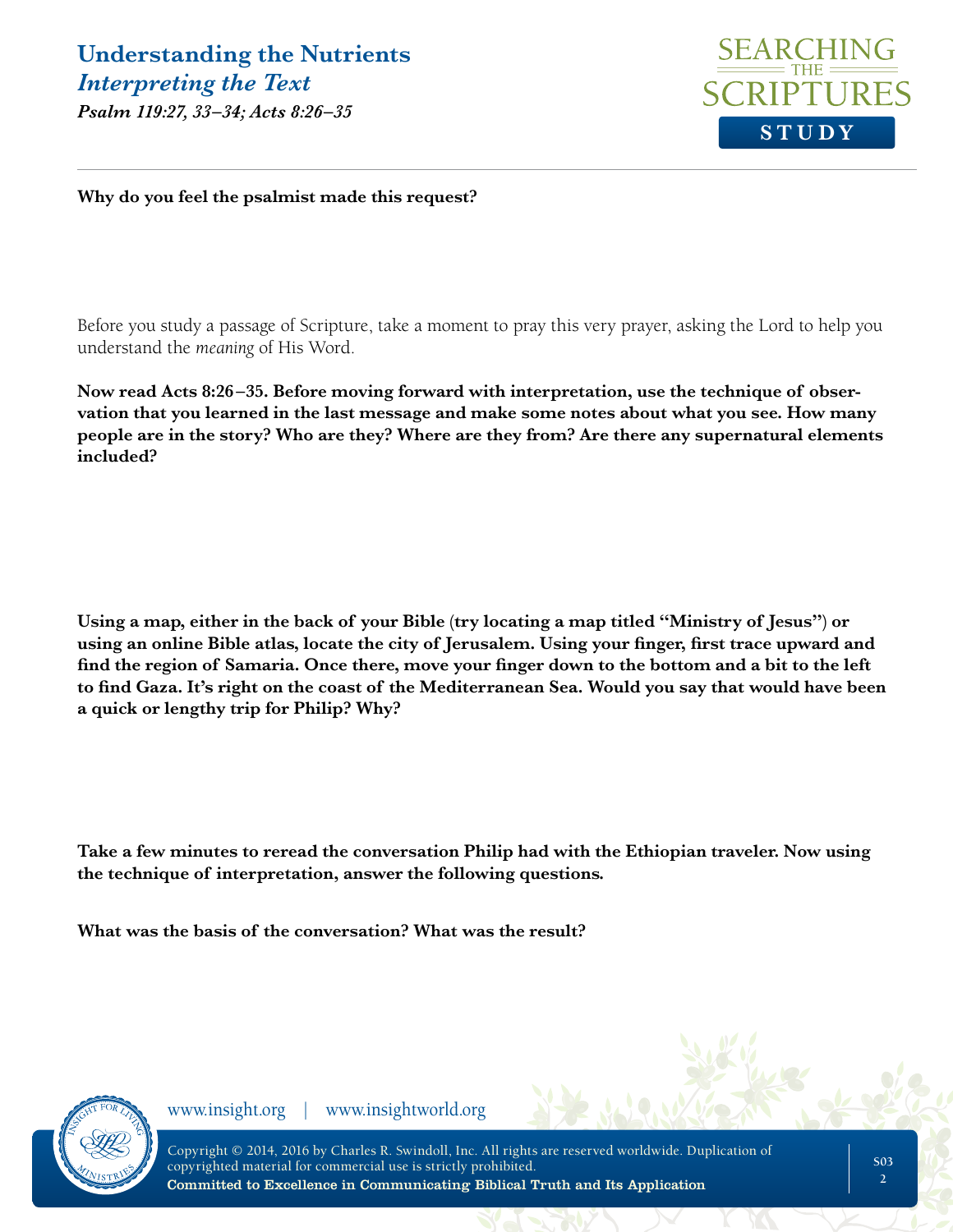**Understanding the Nutrients** *Interpreting the Text*

*Psalm 119:27, 33–34; Acts 8:26–35*



**How do you think the story would have been different if the angel of the Lord and the Holy Spirit had not been involved? Why?**

#### *Key Questions to Interpreting the Scriptures*

When studying any particular passage of Scripture, several key questions help you unearth the context. *Context* has to do with the geographic, historic, and cultural setting of the biblical passage. In short, it's the *who*, *what*, *when*, and *where* of the text. Ask:

- **• What is the setting?** Observe people, places, names, clues about the time of year, the weather, or the geography of the scene. It all helps to put together the rich fabric of the story or passage.
- **• What is the genre?** Is this passage *poetry*, as in the Psalms or Ecclesiastes? Is it *narrative*—that is, does it tell a story, like Exodus, as the Israelites wander in the wilderness? Perhaps it's a *parable*—smaller, fictional pieces that pack a powerful lesson, as when Jesus told the parable of the prodigal son in Luke 15 or the farmer sowing seed in Matthew 13. Or is it *prophetic*, as in the grand oracles of Ezekiel, Daniel, or the New Testament book of Revelation?
- **• Who is the author, and why was it written?** Understanding who wrote the particular Scripture you are reading, and why, will also help you unlock its overall meaning.

There are also important hazards to avoid when attempting to interpret a passage of Scripture. When putting together your interpretation of Scripture, guard against . . .

- **• Reading your personal bias into the text.** Interpretation is not setting out to find passages that prove your theory or reinforce your particular point of view. Interpretation is discovering truth and meaning *out of* the text, not bringing your view *to* the passage.
- **• Being overly confident and dogmatic.** Guard against becoming a self-appointed expert on a passage that has for centuries, possibly even millennia, remained a mystery! That's why the reminder to ask the Lord's help is so critical at this stage of searching the Scriptures.
- **• Placing yourself above the authority of Scripture.** Ultimately, God's Word must govern every aspect of our lives. It is essential that the student not only be careful and diligent in his or her study of the Scriptures but also live humbly and consistently in submission to them.

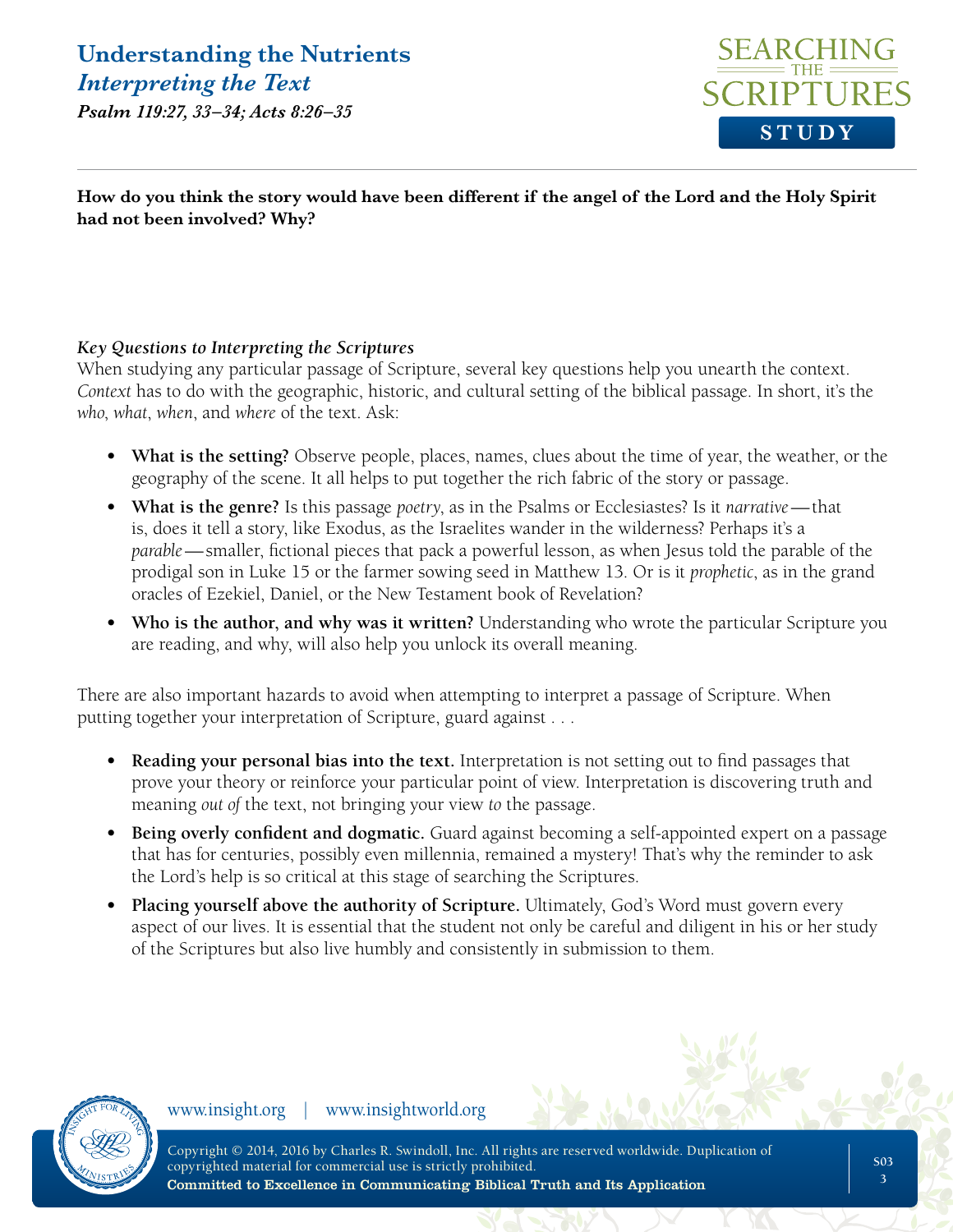## **Understanding the Nutrients** *Interpreting the Text*

*Psalm 119:27, 33–34; Acts 8:26–35*





### **YOUR TURN IN THE KITCHEN**

Now that you've studied the importance of interpretation, it's time for you to give it a try on your own. Are you ready? The following exercises will help you hone the technique of *interpretation*—answering the question, "What does it mean?"

1. In your Bible, read Romans 12:1–2. Observe these words slowly and carefully so you begin to understand what they're saying. Take time to write down your observations.

What did Paul mean when he wrote "give your bodies to God" (Romans 12:1)?

What was Paul referring to when he mentioned "the behavior and customs of this world" (12:2)?

What does it mean to "learn to know God's will for you" (12:2)?

Take your time as you answer these questions. Tasty meals take time to prepare, and great chefs aren't in a hurry. Let the words simmer, and before long, the aroma will begin to emerge.

2. In the previous message, "Reading the Ingredients: *Observing the Text*," you made observations on John 3:16. After reviewing all of John 3, it's time to see how the Bible helps to interpret itself. Often this is done when a New Testament passage interprets or explains an Old Testament passage.

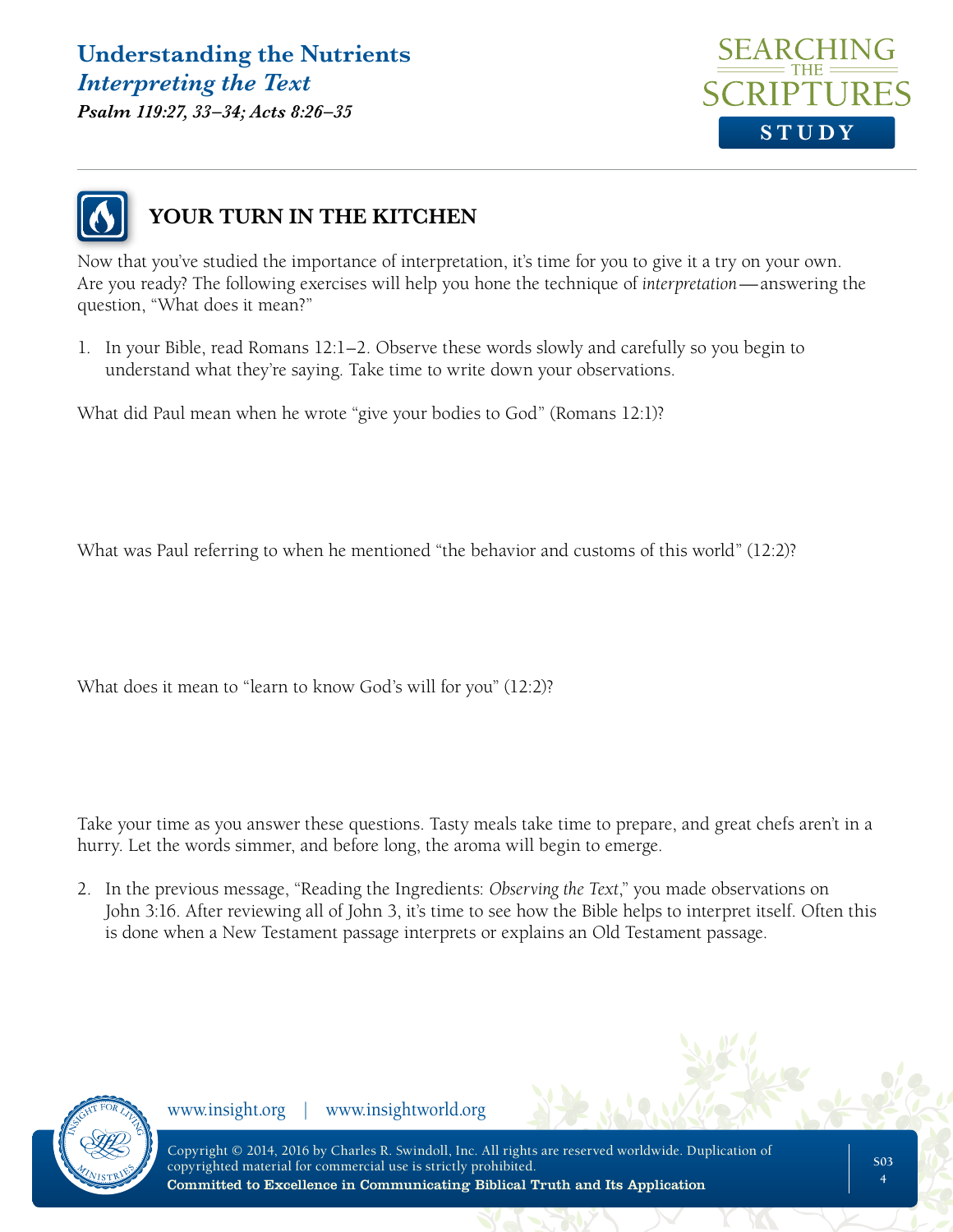

In John 3:14–15, Jesus refers to a story recorded in Numbers 21:4–9. Read this story in your Bible about Moses lifting up the bronze snake on the pole, then jot down some notes of how it helps interpret what Jesus is saying in John 3:14–15. If you're not sure, reread the verses in both John and Numbers. Again, take your time as you let the Scriptures soak in. Record your notes.

3. In the previous message, you also made observations about Philippians 4:4–9; now it's time to interpret this passage. Review Philippians 1:1–30 to get some of the context in which Paul wrote this letter. Now read Philippians 4:4–9. In spite of Paul's imprisonment, what did he command the young church in the city of Philippi to do?

Why do you believe he made this command?

4. Also in the previous message, you made observations about Jesus' parable of the Good Samaritan. Now take some time to reread Luke 10:25–37 and explain Jesus' purpose in telling the parable.

Why is this kind of storytelling a powerful way to teach?

As you read these stories, remember that parables are a specific type of Scripture, so be sure to tread softly when studying them. Guard against stretching the meaning too far.

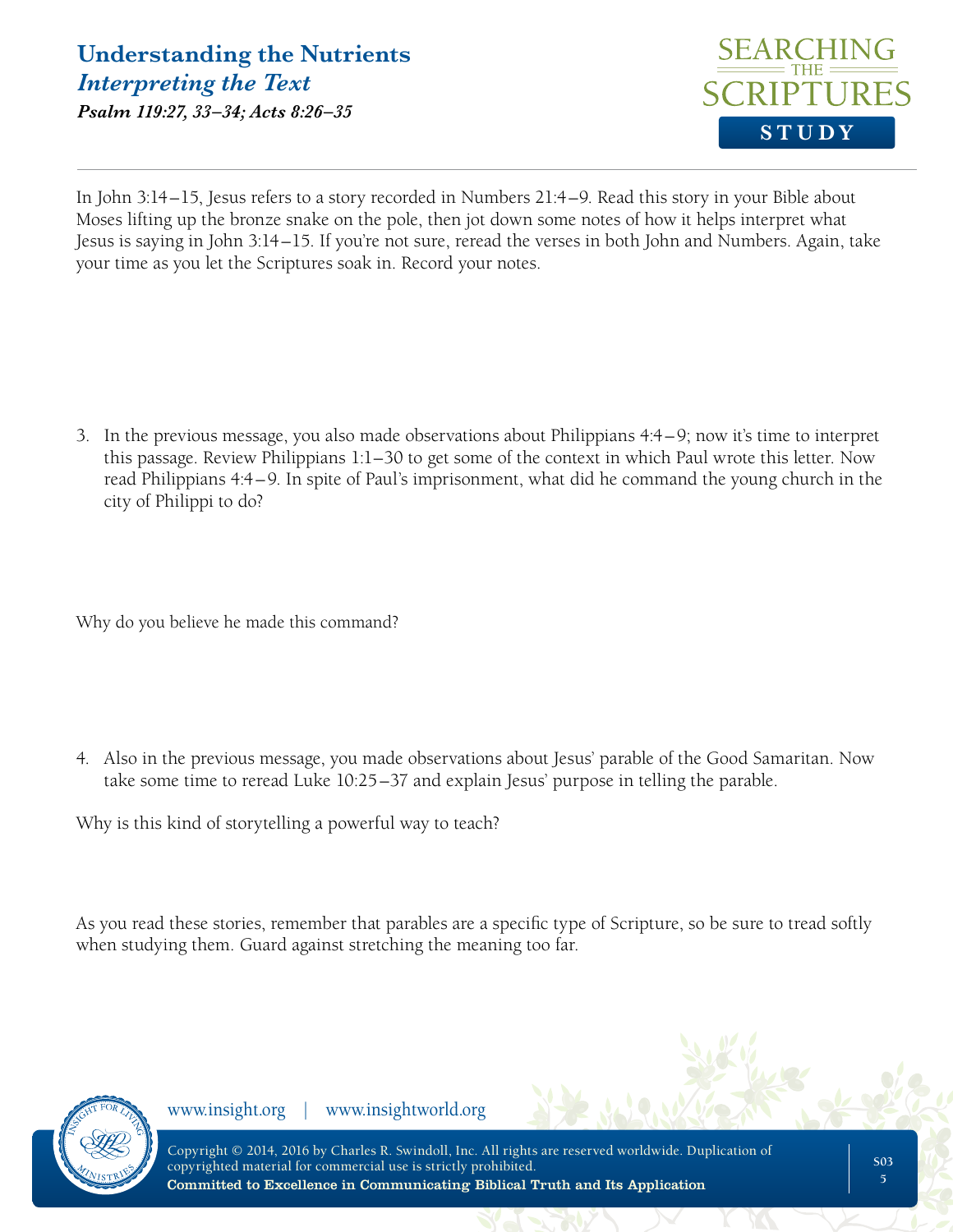#### **Understanding the Nutrients** *Interpreting the Text Psalm 119:27, 33–34; Acts 8:26–35*



5. In the previous message, you made observations about the story of Daniel in the lions' den. Now let's return to Daniel 6:1–28 and interpret the passage. What do we learn about God from this story?

What do we learn about Daniel?

Why do you think God used him so effectively?



## **A FINAL PRAYER**

*Father, how thankful I am for Your goodness in helping me not only to see Your Word with fresh eyes but also in guiding my understanding of it. Help me never to get over the wonder of Your Word and the miracle of revelation. I pray in Jesus' name. Amen.*